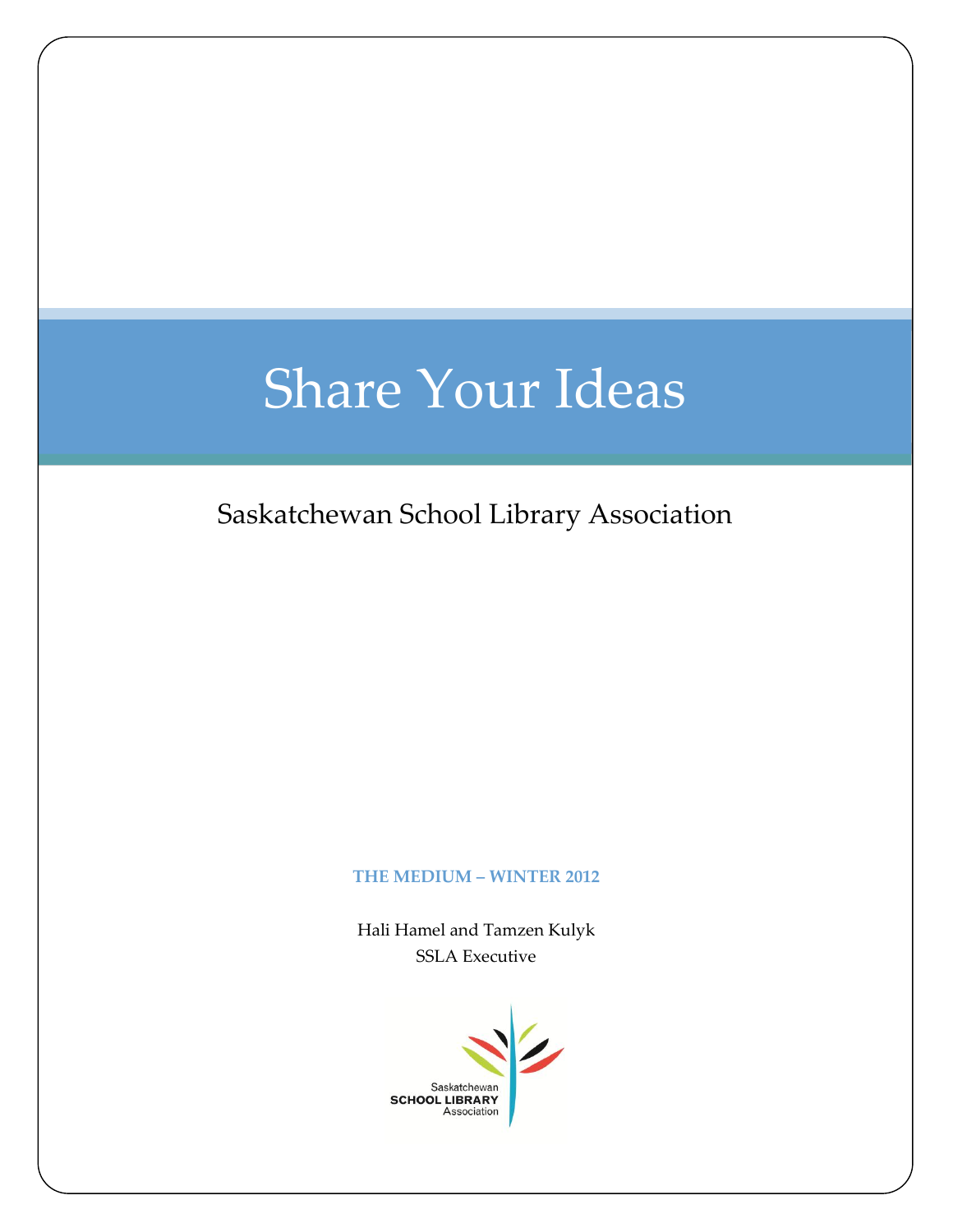# **Share Your Ideas**

#### Saskatchewan School Library Association

#### **Latest and Greatest**

During the winter, the editors of *The Medium* distributed a Google form requesting the Saskatchewan School Library Association (SSLA) membership to share details of a great new resource that has been recently added to their school library collection. This article details the resources which Saskatchewan teacher-librarians recommended as their latest and greatest. Each book title is linked to a page on *Goodreads*, a social site which provides reviews and publishing information. Goodreads participants can see what their friends are reading, keep track of what they have read, and organize their books into virtual bookshelves.

## **Elementary Recommendations**

Diane Barsi from Holliston School of Saskatoon Public Schools recommends *[Pete the](http://www.goodreads.com/book/show/6871646-pete-the-cat)  [Cat: I Love My White Shoes](http://www.goodreads.com/book/show/6871646-pete-the-cat)* by Eric Litwin:

"This is a great picture book that my Kindergarten students loved last year! It is a concept book about colours which can be read or sung. There is a YouTube video of the author singing the book. Also whatever happens, Pete just takes everything in his stride and does not get upset."

**GoodReads Link:** http://www.goodreads.com/book/show/6871646-pete-the-cat

#### Tracy Woodward from Warman Elementary School of Prairie Spirit School Division recommends *[Up and Down](http://www.goodreads.com/book/show/8493424-up-and-down)* by Eric Oliver Jeffers:

"The illustrations are simple, but engaging. The story is a good story of friendship. This is actually a sequel to Jeffers' book *Lost and Found* as the boy and the penguin are back and are still friends. It does not sound like a sequel and it stands on its own (although I totally recommend *Lost and Found* as well). This is the story of the boy's friend, the penguin, who wants to learn to fly and who wants to do it all by himself. He learns you can accomplish important things with the help of a friend. If you do not know Oliver Jeffers, you really need to get to know him! All of his books are fabulous!"

**GoodReads Link:** http://www.goodreads.com/book/show/8493424-up-and-down

# **Young Adult Recommendations**

Carlene Walter from Saskatoon Public Schools recommends *[Icefall](http://www.goodreads.com/book/show/10626639-icefall)* by Matthew J. Kirby: "*Icefall* is a novel that leaves the readers always on the edge. The book masterfully weaves suspense, Norse mythology, and the chilling setting of an unforgiving tundra. Fans of the Riordan's tales of Greek and Egyptian mythology will enjoy this young adult novel. It is, in my opinion, a contender for a Newbery medal or honour."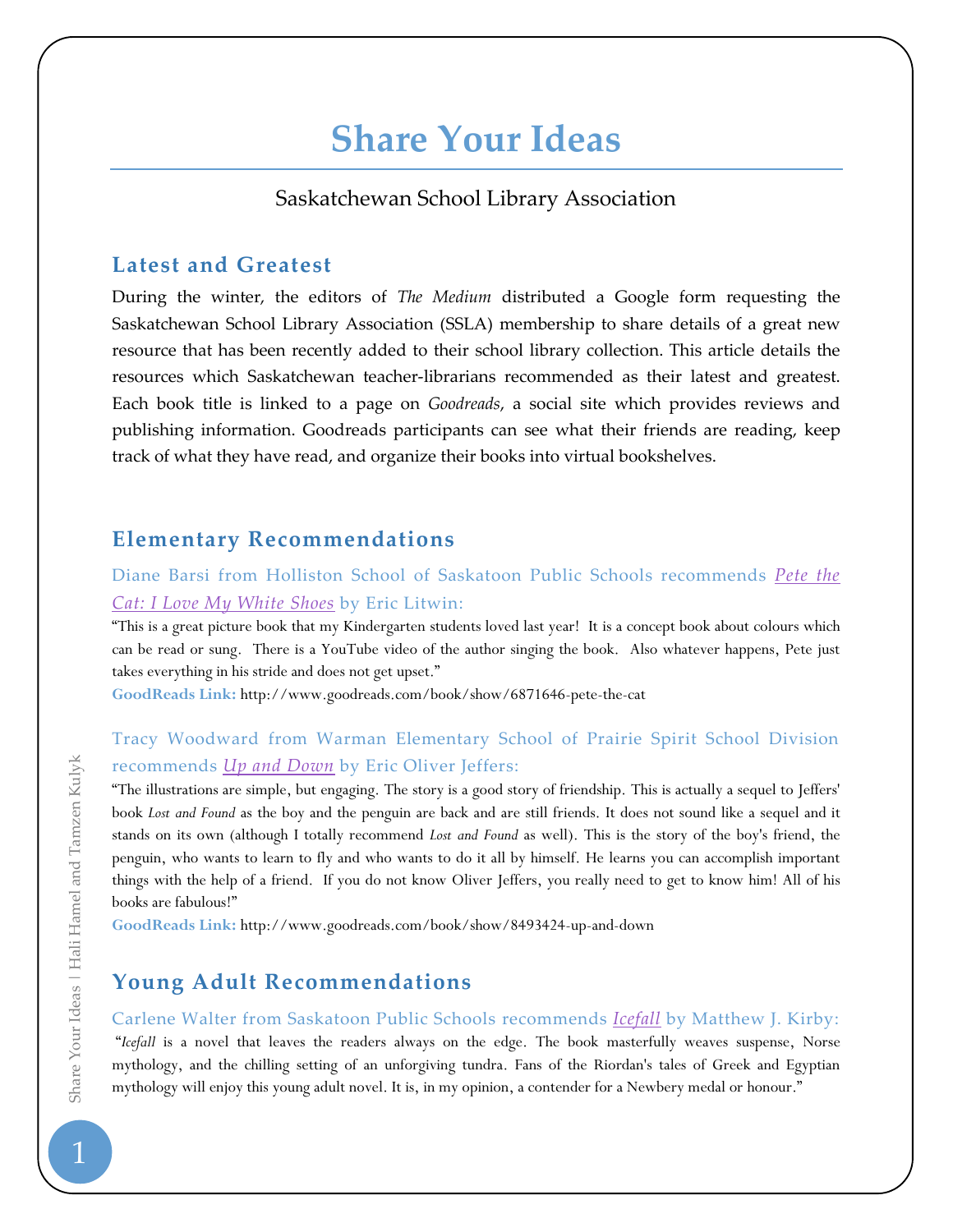**GoodReads Link:** http://www.goodreads.com/book/show/10626639-icefall

## Charmaine Stouse from McLurg School of Regina Public School Division recommends *[Matched](http://www.goodreads.com/book/show/7735333-matched)* by Ally Condie:

This book is perfect for young adults looking for a new futuristic/utopian read. With themes very similar to *The Giver* by Lois Lowry, this book is an updated version with love playing a large role. In a world where everything is regulated by the Society, Cassia is waiting to learn who her "match" will be. The Society never makes mistakes, so when she sees two different boys with whom she could be matched, this causes her to question those in charge and begin a journey that will challenge her way of life."

**GoodReads Link:** http://www.goodreads.com/book/show/7735333-matched

# Hilde Besic from Warman High School of Prairie Spirit School Division recommends *[The Last Summer of the Death Warriors](http://www.goodreads.com/book/show/6659536-the-last-summer-of-the-death-warriors)* by Francisco X. Stork:

"I loved this book because two unlikely young men with hugely different personal struggles build a strong friendship that helps them cope with those struggles. Part of the strength to grow, change and cope comes from the gifts each young man can offer the other. They also find the strength to open themselves to the gifts and strengths that more and more people around them have to offer. Is that not what the world expects of all of us?"

**GoodReads Link:** http://www.goodreads.com/book/show/6659536-the-last-summer-of-the-death-warriors

# Connie Davis from St. Mark Community School of Greater Saskatoon Catholic Schools recommends *[Gone](http://www.goodreads.com/book/show/2536134.Gone)* by Michael Grant:

"The novel *Gone* is a fabulous, fast paced novel. It grips you from the first page when you find out that the teacher "poofs" - disappears into thin air in mid sentence. The students love to think about not having adults around to "boss them around" but they never stop to think what it truly would be like without adults. As a read aloud or book club book, it sparks great discussions about what things they need adults to do in their lives."

**GoodReads Link:** http://www.goodreads.com/book/show/2536134.Gone

# Jennifer Lane from Sheldon Williams Collegiate of Regina Public School Division recommends *[The Gargoyle](http://www.goodreads.com/book/show/2595138-the-gargoyle)* by Andrew Davidson:

"I would recommend *The Gargoyle*. It is incredibly imaginative and original. It touches on the subjects of art, religion, love, and the extensive care and attention required for burn victims. In addition, it has elements of fantasy and is overall great storytelling with a passionate love that burns through each and every page!"

**GoodReads Link:** http://www.goodreads.com/book/show/2595138-the-gargoyle

#### Anonymous Recommendation of *[Thunder over Kandahar](http://www.goodreads.com/book/show/8078021-thunder-over-kandahar)* by Sharon McKay:

"I recommend *Thunder over Kandahar* to all teenage girls because it is a novel about the ultimate friendship. I also recommend it to anyone who is interested in learning about the Muslim culture. This novel is a Willow Award nominee and is geared towards students ages 12 and up. The story takes place in Afghanistan where a girl named Yasmine is forced to come back to Afghanistan after living in Britain. It is difficult to adjust to the new customs and restrictions as a young woman in Afghanistan. Yasmine's father hires a girl named Tammana to be his daughter's companion. Yasmine's father educates both girls and they become best friends. Yasmine and Tammana encounter